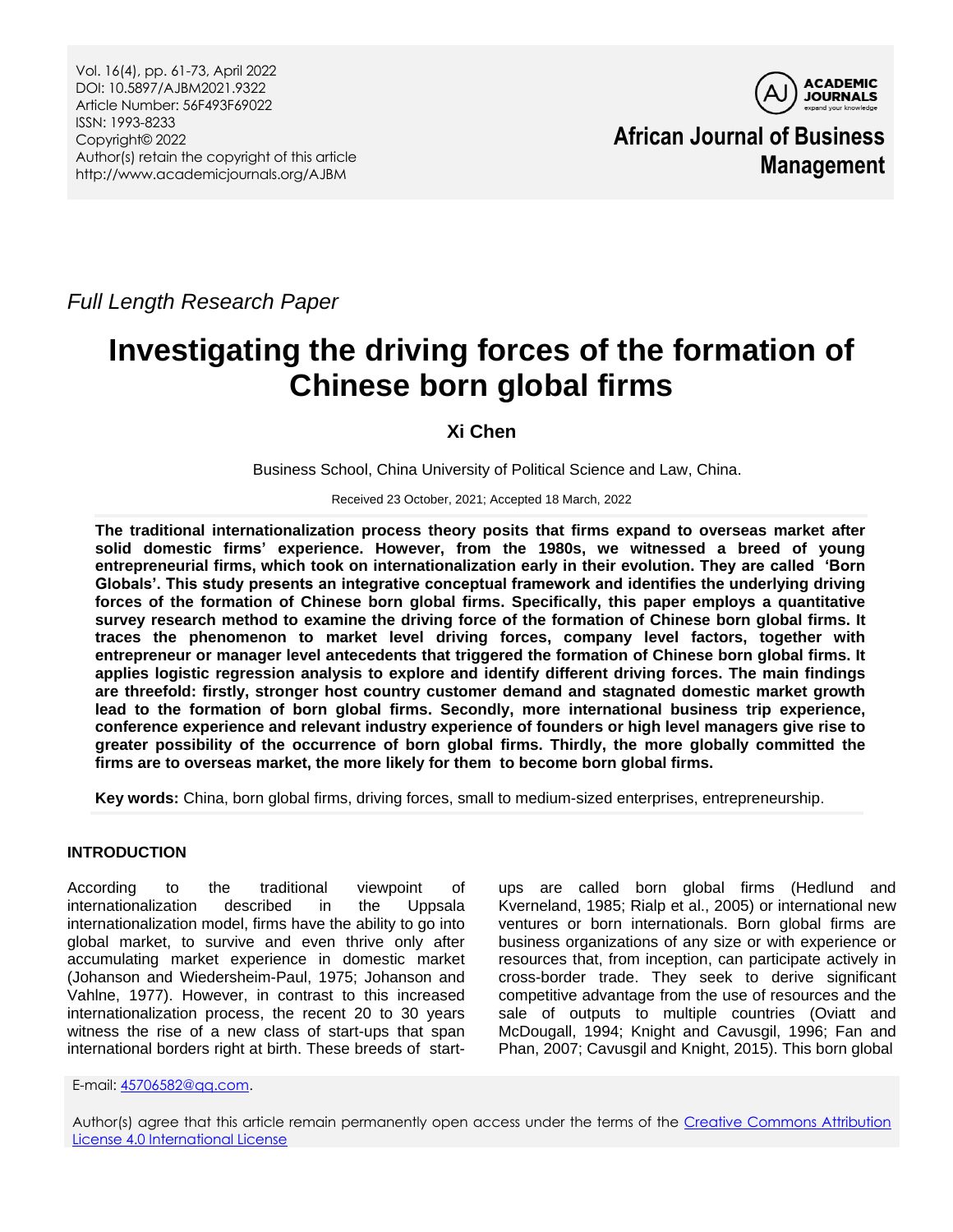phenomenon approach triggered empirical and conceptual studies that make up the overwhelming majority of extant born-global literature (Knight and Cavusgil, 1996; Madsen and Servais, 1997; Bell et al., 2001; Moen and Servais, 2002; Knight et al., 2004; Knight and Cavusgil, 2004; Gabrielsson, 2005; Rialp et al., 2005a, b; Freeman et al., 2006, 2010; Lopez et al., 2009; Madsen, 2013; Paul and Gupta, 2014; Cavusgil and Knight, 2015; Falahat et al., 2018). Born-global firms are becoming predominant and this phenomenon continues to evolve.

The choice of entry mode decision of born global firms could be attributed to multiple factors. Researchers will naturally raise the question why these born global firms have the drive to go global so fast. The decision for firms to initiate exporting quickly must be triggered by some antecedents or forces. Although there are a number of studies and a growing body of literature on born global firms, the past research has mostly concentrated on BG phenomenon in small, open developed economies like Sweden, Finland (Nummela et al., 2014), Danish, Isreal (Gabrielsson et al., 2008; Nummela et al., 2014), Belgian (Sleuwaegen and Onkelinx, 2014), Ireland (Nummela et al., 2014), where firms suffer from domestic market stagnation and also on large developed economies like UK, New Zealand or Australia (Chetty and Campbell-Hunt, 2004; Knight and Cavusgil, 2004). The Born Global phenomenon of developing economies, especially emerging and transitioning economies which just opened to foreign world like China is not investigated.

China appears to be a more and more important emerging market. The investigation of the exporting stimuli of Chinese exporters is interesting and important, which will largely augment the export marketing knowledge. The question whether there are born global firms in China, and what drives their formation has not been sufficiently handled. Furthermore, due to the explorative nature of the studies, majority of them on born global firms have always relied on qualitative study methodology, such as longitudinal case analysis, multiple comparative case studies; no research has addressed this emerging phenomenon with application of quantitative survey method. The examination of the antecedents of the formation of born globals remains fragmented (Knight and Liesch, 2016). Some identified internal antecedents alone such as knowledge and international commitment (Cannone and Ughetto, 2014), international entrepreneurial culture like risk, international motivation, proactiveness (Gabrielsson et al., 2014). While, other studies have explored the role played by external antecedents such as market demand and market size, rather than adopting a broader analysis that incorporates both internal and external influences together. This means there is still no comprehensive framework that has determined the formation of born global firms.

As a response to the above limitations, the current study attempts to give insight into the antecedents of the

internationalization of Chinese born global companies. Specifically, the current study seeks to answer the question: what factors drive firms to choose fast internationalization process and therefore give rise to the birth of the new born global firms? This paper answers it by exploring the following detailed research questions:

RQ1: What market level environments cultivate these start-ups?

RQ2: What organizational cultures lead to born globals' early adoption of globalization?

RQ3: What managers' characteristics nurture their expansion into overseas at birth?

The answer to these questions helps to better understand the new traits of these new emerging firms, provides significant managerial guidelines as what factors to improve in order to foster the firms to internationalize early, and provides necessary support in different ways to help them step up into international market place and achieve superior performance. To the best of our knowledge, this is one of the earliest studies evaluating the formation mechanism of born global firms using quantitative survey method from emerging economies-China in the international arena. In particular, the current study aims to contribute to born global literature by building a systematic theoretical framework to investigate the driving forces of Chinese born global firms drawing upon IO (Industry Organization) theory and RBV (Resource Based View) theory. The current study creatively builds up two by two matrix using export speed and export intensity as two dimensions to classify Chinese exporters into born global firms and conventional firms. In particular, we define the threshold of export speed as 'the time span between firms' birth and first time export is less than three years', and define export intensity as 'export sales ratio out of firms' total sales'. Therefore, firms which meet the 'speed and intensity' two criteria at the same time are born global firms, that is, firms who realize an export sales taking more than 30 percent of total sales within three years of their inception are implementing an accelerated internationalization, hence are born global firms.

Our analysis demonstrates that the decision by firms to internationalize early or not is firstly determined by domestic and foreign market conditions. Second, we find that managers' characteristics to a very large extent help predict a firm's choice between fast or incremental internationalization paths. Third, the results provide strong evidence that firms that are committed more to global market are more likely to become born globals. The rest of the paper is organized along the following lines. In the second section, we review past literature, develop conceptual framework and the theoretical background; propose the hypothesis of born global firms. In the third section, we introduce data collection process and born global selection procedure. In the fourth section which is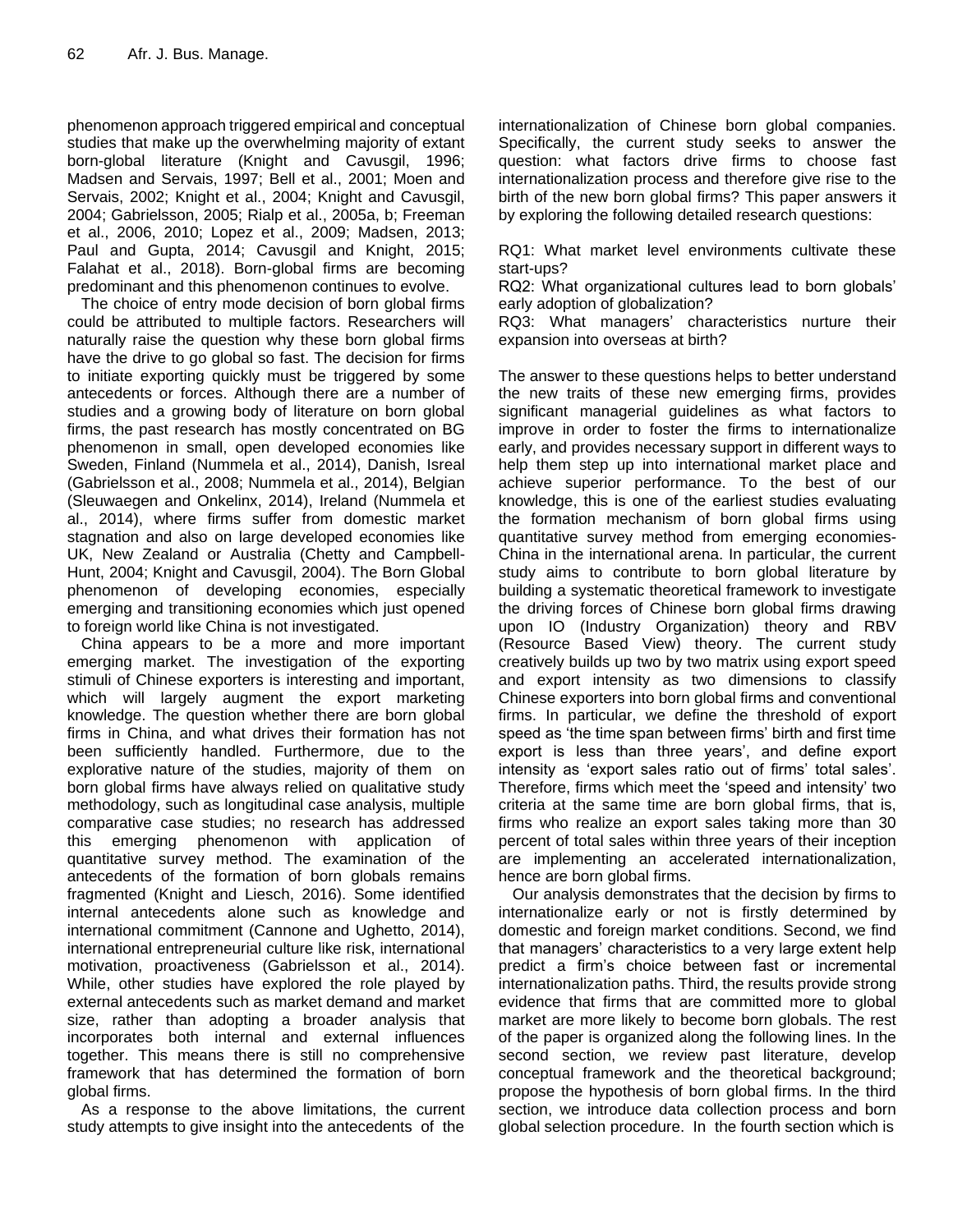

**Figure 1.** Conceptual framework of driving forces of Chinese born global firms.

empirical study part, we propose the model setup, present empirical results and discuss its managerial relevance. Finally, we review research findings, raise managerial implication of the study and discuss research limitations.

## **LITERATURE REVIEW AND HYPOTHESIS**

## **Conceptualization**

Two streams of economic drivers for internationalization can be traced to firms' external factors and internal characteristics (Zou and Cavusgil, 1996, 2002). For example, in Zou (1994)'s study on the driving forces of firms' internationalization strategy, the external and internal conditions of firms act as antecedents. Freeman et al. (2006) also reported that internal and external factors are the driving forces for firms to expand to overseas market. This paper uses this classification to examine the driving forces of Chinese born globals. For external factors, we consider domestic and foreign market environment; for internal factors, we consider managers' characteristics and organizational characteristics. Figure 1 shows the integrated conceptual framework.

# **Driving forces of born global formation**

## *External drivers- the IO theory*

The Industrial Organization Theory (IO Theory) states that firms' actions are determined by the external environments they are exposed to. External environments largely have impact on the speed and span of firms' internationalization. From the perspective of direction of influencing power, there are two broad external factors: the pull force from foreign market and the push force from internal market (Knight, 1997). Demand in overseas market is one key dimension of pull force from foreign market. The strong demand of foreign manufacturers for Chinese firms' products and service forms a pull power that fosters Chinese firms' overseas business activities. As noted in past studies, increasingly rising global demand acts as key element that encourages the export of companies (Oviatt and McDougall, 1995; Rialp et al., 2005). Also, on the other hand, the improved overseas market conditions strengthen firms' interest and commitment to international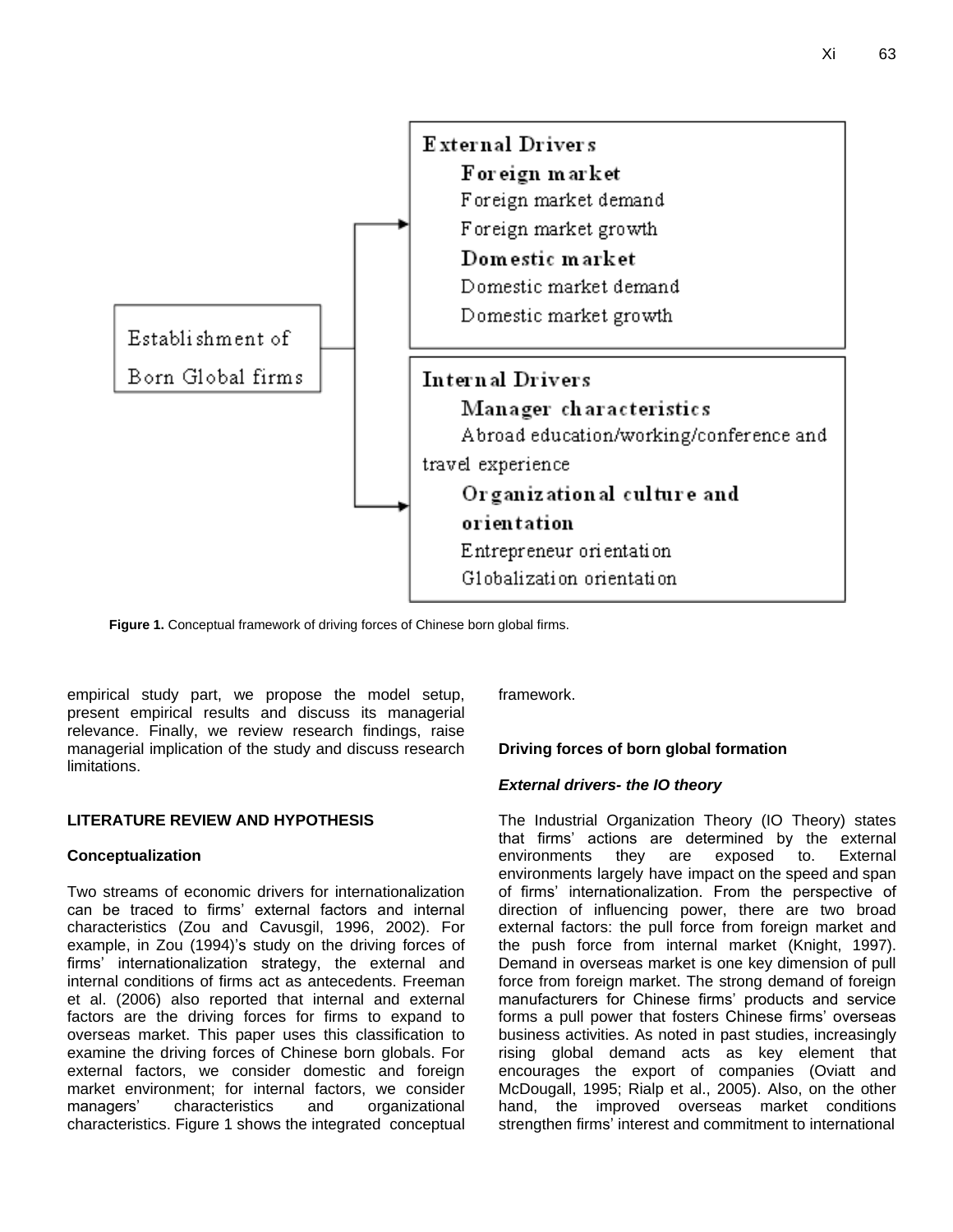boundaries (Rhee and Cheng, 2002). A push from domestic market is characterized by limited market potential or stagnated development. The restrained home market pushes firms to switch to seek foreign market opportunities. As noted by Caves (1982), the reason firms quit domestic market for overseas expansion is largely driven by the saturated home market, slim chance to diversify business units, downturn investment return. In contrast, there is large market waiting to be exploited. Aaby and Slater (1989), McNaughton (2000), Johnson (2004) and Chen et al. (2011) found that adverse domestic market conditions will stimulate enterprises to purse export business.

In Moen (2002)'s empirical examination on Norwegian SME, he confirms the same statement. Born global firms perceive export market to be more attractive than home market; this stimulates an accelerated internationalization process. In addition, born global firms perceive saturation out of home market, which reversely urges the enterprises to slowly develop the domestic market, and actively expand export business. Gerschewski et al. (2015) also state that the external environment has been considered primarily in terms of factors that facilitate the development of born globals (Madsen and Servais 1997). Market attractiveness- both domestic and export- has also has great weight as triggers; home market unattractiveness and export market attractiveness are significantly higher for born globals than for other exporters.

Hence, we anticipate that in Chinese market:

H1: All other things being equal, the larger the demand and the higher the growth rate of foreign market, the more likely will a new venture choose to go international at inception.

H2: All other things being equal, the smaller the demand and the lower the growth rate of domestic market, the more likely will a new venture choose to go international at inception.

# **Internal drivers- the RBV theory**

The resource-based view (RBV) (Penrose and Penrose, 2009; Rumelt, 1984; Teece and Pisano, 1994; Wernerfelt, 1984) offers perspective to understand why some firms initiate foreign market entry early while others pursue an incremental approach. Recent research highlights the importance of studying the role of resources and capabilities of the BG firms (Laanti et al., 2007; Jones and Coviello, 2005; Knight and Cavusgil, 2004; Moen and Servais, 2002). Consistent with this, we analyze key enabling resources and capabilities that facilitate the firms' internationalization process in their early years. According to Bloodgood et al. (1996), the capability for small-medium sized firms to enter overseas market is

closely linked to their accumulated tangible and intangible resources. The more important, inimitable, irreplaceable resource accumulated, the more firms are likely to be more competitive; therefore more prone to pursue fast internationalization. These intangible resources include firms' knowledge, skill, managing experience, organizational culture, globalization orientation etc. (Wernerfelt, 1984). To a large extent they determine firms' choice between gradual or accelerated globalization.

# **Managers**

A rising number of studies explore the relationship between firms' globalization and managers' characteristics, a key intangible asset of firms (Cavusgil, 1980; Aaby and Slater, 1989; Zou and Stan, 1998; Westhead et al., 2001). McDougall et al. (1994) stated that the critical factor that makes born global firms to start internationalization right after their establishment is because they possess founders or managerial teams which have special internationalization capability and experience. This enables firms to be willing to and be able to co-align resources to achieve competitive advantage at early state of birth. Many studies have found this statement to be right (Andersson and Wictor, 2003; Crick and Jones, 2000; Crick and Spence, 2005; Sharma and Blomstermo, 2003). Jolly et al. (1992), Madsen and Servias (1997), and Knight and Cavusgil (2004) found that managers of born global firms relatively have more foreign experience than conventional firms. These managers therefore do not perceive domestic market as the single stage for firms to grow and thrive; they instead consider global market as an extended marketplace to draw firms' future, perceive abroad as larger market possibilities. Prior experience and knowledge shorten the psychic distance between firm and its target market; this furthermore decreases uncertainty and risk of operating abroad. In the study by Madsen and Servais (1997), evidence shows managers with rich foreign experience like to operate firms in international competition environment more.

When we look at the components of international experience, it consists of multiple forms, used to live abroad, work abroad, receive education abroad. All these contribute to the fast internationalization. In Chen et al. (2009a)'s case study on four Chinese born global firms, they found one case firm, a high technology firm globalized fast because its founder and managers were educated abroad and had worked in the same industry in foreign country. These two forms of international experiences gave them solid business network and familiarity with foreign market environment. In Bloodgood et al. (1996)'s study on American SME, the findings indicate that firms have higher tendency to become born global if their top level managers have more global work experience in the past. Chen et al. (2009b) also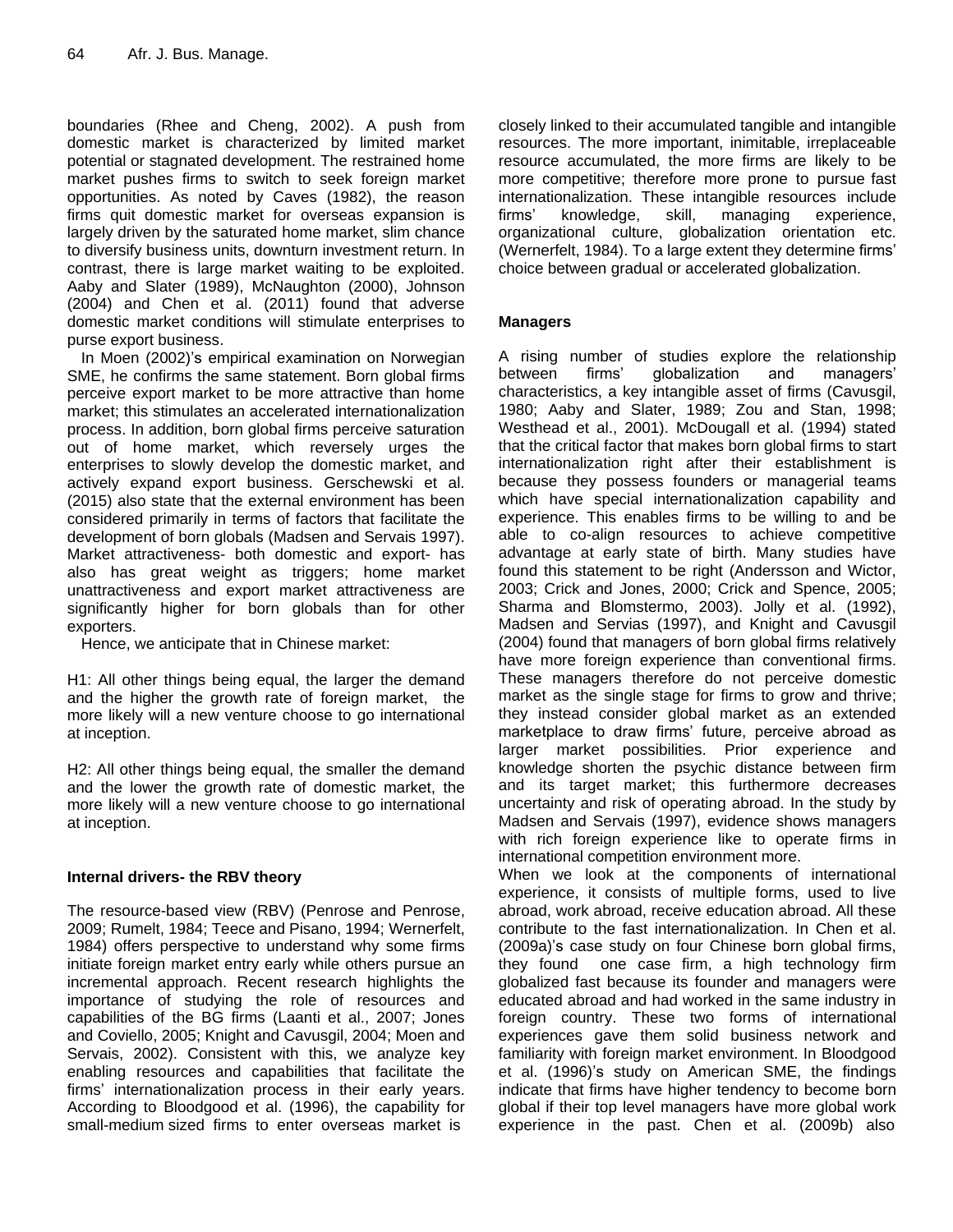discovered in their case study that an electronic-electric company they conducted interview with started exporting within the first few years of birth because the managers had many chances of undertaking business trips; he attended any international expo and exhibition and got to know many business partners abroad. This made the managers to seek overseas' opportunities. Besides various forms of international experience, work experience in the same industry also plays an important role (Madsen and Servais, 1997). Past work experience of the managers facilitates further development of the new firm and brings together more business opportunities and industry knowledge (Crick and Jones, 2000; Sharma and Blomstermo, 2003). Based on the above argument, we therefore propose the hypotheses that:

H3: All other things being equal, the more overseas education managers of a new venture receive, the more likely it will choose to go international at inception.

H4: All other things being equal, the more overseas work experience managers of a new venture have, the more likely it will choose to go international at inception.

H5: All other things being equal, the more overseas business trips managers of a new venture undertake, the more likely it will choose to go international at inception.

H6: All other things being equal, the more work experience in the same industry managers of a new venture have, the more likely it will choose to go international at inception.

## **Organizational culture and orientation**

In RBV theory, organizational culture and orientation is another important intangible asset. It presses firms to conquer their limitation and shortage, and to start fast global operation (Young et al., 2003). In the current study, we particularly concentrate on four organizational cultures or orientations to examine the driving forces of Chinese born global firms; they are risk taking ability, proactiveness, international vision and commitment. When firms choose to leave the moist soil of domestic market and foray into a complex and volatile international market, they often need great courage. Entrepreneurial orientation is a construct that best measures this courage and spirit. Entrepreneurial orientation describes a scenario that firms leap fast toward international market driven by unique entrepreneurial competence or vision (Autio et al., 2000; Knight and Cavusgil, 2004; Jiang et al., 2018). Many researchers pointed out that born global firms have very ample entrepreneurial orientation, which drives firms to recognize foreign opportunity and exploit foreign market aggressively (Covin and Slevin, 1989; Dess et al., 1997; Knight and Cavusgil 2004; Ruokonen and Saarenketo, 2009; Su and Wang, 2018; Covin and Wales, 2019). Strong entrepreneurial orientation supports the dynamic investigations and proactive attitude to seek opportunities in a foreign market (Aziz and Hameed, 2019). Entrepreneurial orientation consists of two dimensions: risk taking ability and proactiveness (Kuivalainen et al., 2007). These two provide us a window to understand how firms conquer fierce competition and face volatile environment.

Risk taking is the degree at which firms are still willing to endure risks and pursue opportunity in the face of making risky decision, or firms insisting in investing their resources despite the possibility of them failing (Miller and Friesen, 1982). Studies have found that most born global firms are very aggressive and risk seeking rather than risk averse or conservative firms (Oviatt and McDougall, 1997; McDougall and Oviatt, 2000). Proactiveness refers to an attitude to focus on potential opportunities, seek first move advantage and take advantageous position (Lumpkin and Dess, 1996; Kuivalainen et al., 2007). Born global firms are more proactive than conventional firms. Consequently, we hypothesize that:

H7: All other things being equal, the more risk taking a new venture is, the more it is likely to choose to go international at inception.

H8: All other things being equal, the more proactive a new venture is, the more it is likely to choose to go international at inception.

Global orientation portrays an organizational orientation that a firm's focus on global opportunities actively increases its commitment to exploit foreign market. Consistent with Knight (1997)'s study, we particularly consider two sub constructs: the international vision and commitment to foreign market. International vision is firms perceiving foreign market as not different from domestic one (Knight, 1997; Moen and Servais, 2002). The stronger a firm's international vision, the more it is prone to actively look for overseas opportunities. This urges firms to increase speed to internationalize. It therefore make firms more likely to become born global firms (Hu and Chen, 2007). Based on this discussion, we hypothesize that:

H9: All other things being equal, the stronger the international vision of a new venture, the more it is likely to choose to go international at inception.

Commitment denotes firms' investment of their financial and human resources in international market. Stronger commitment reflects a more determined attitude toward opening international business (Aaby and Slater, 1989; Cavusgil and Nevin, 1981) and an ambition. The more resources firms involve in foreign market, the more they will likely begin foreign operation. We therefore hypothesize that:

H10: All other things being equal, the more committed a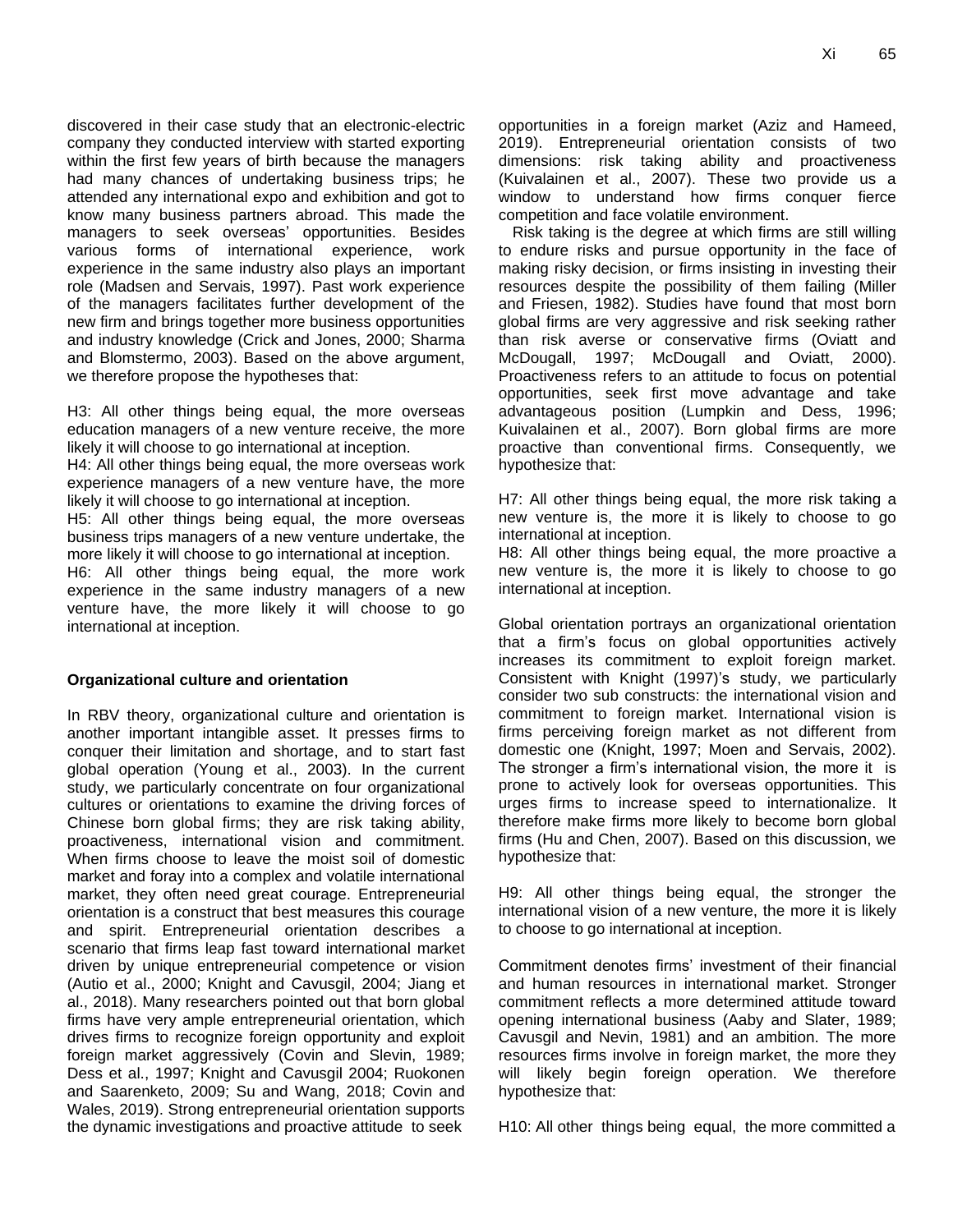new venture is to international market, the more it is likely to choose to go international at inception.

#### **METHODOLOGY**

#### **Data collection and sample**

#### *Procedure*

We examine the hypotheses using Chinese exporting manufacturers. Respondents in the study are the export marketing managers, senior executives of the export department or even owners of the firms. These managers are directly involved in the daily exporting business of their companies; they are familiar with exporting strategy and their firms' export performance. In order to increase generalizability, the sampling frame is a cross-section of companies in 37 industries. We obtain the data through mail surveys to Chinese export manufacturers. Firms are identified from a popular commerce website Alibaba and the Directory of Foreign Economic and Trade Enterprises of China, a large database collected by Ministry of Commerce of the People's Republic of China.

We tested the content validity and clarity of measures using indepth interviews with 12 export marketing managers. We modified a few items based on their feedback. We searched the yellow page of Alibaba and collected the company's information of various industries such as chemistry, electronics, automobile, fabric so on. Altogether, 800 Chinese exporting firms were collected. An invitation email and phone call were sent first specifying that respondents should be expert in export of the firms. We invited them to participate in the survey. After receiving feedback that shows willingness to participate, a cover letter and questionnaire were mailed to the export marketing managers, followed by a reminder note and copy of the questionnaire. Survey was sent to 800 Chinese exporting manufacturers. After deleting undeliverable copies and incomplete copies, we eliminated 41 sample firms which are trading firms or foreign owned companies; finally 155 questionnaires were usable, yielding a response rate of 19.4%.

A comparison between the responding and non-responding firms using MANOVA indicated that in terms of key firms' characteristics, there were no significant differences between the early and late respondents. This shows that non-response bias is not a major concern. In order to double check our sample's representativeness, we compare our samples with manufacturing census database from National [Bureau of Statistics](http://www.stats.gov.cn/enGliSH/) of China. The result shows a good representativeness of our sample for the whole Chinese exporting companies nationwide.

The sample distribution is as follows: regarding scale of firm, 38.6% of our sample have scale of less than 100 employees, 32.7% firms have a 100-500 employees scale, 11.8% has 500-1000 employees, 12.6% has 1000-5000 employees, 3.4% has more than 5000 employees. The distribution of firm's sales within the recent one year is: 37.7% of firms have sales less than 20 million, 14.2% have sales between 20 to 50 million, 11.32% firms enjoy sales between 50 to 100 million,12.26% between 100 to 500 million, and 24.53% with more than 500 million. The distribution of export ratio out of total sales within the recent one year is: 8.11% of firms have export ratio less than 10%, 18% has ratio between 10 to 30%, 12.6% of firms stay between 30 to 50%, 9.9% of firms with 50 to 70%, leaving 51.4% firms larger than 70%.

#### *Born globals filter*

From the 155 usable samples, we filter out the BG firms based on

the speed-intensity 2 by 2 matrix proposed by Chen et al. (2009a): Firms initiate export business within 3 years of their establishment and export takes no less than 30% of total sales revenue. Using this matrix criterion, it yields 79 BG firms, leaving 76 conventional firms.

#### **Measurement**

Most of the constructs were adopted from past literature. We translate them into Chinese and make some necessary modification. In order to verify the accuracy of scale translation, we conducted back-translation from Chinese to English. All multipleitems measurements used in the study apply 7 point scale ranging from 1 ("strongly disagree") to 7 ("strongly agree"). The questionnaire has three parts. The first part measures market conditions of external and internal environments using 4 items. Part two investigates managers' information by asking a multi-item construct. Part three examines 4 constructs composed of 9 items about organizational culture. We had control for industry using year of birth, international experience, firm size, state of ownership. In order to generalize, industry is not narrowed to a particular one; we use industry dummy to control industry effect. The one item international experience measures exporter's experience in the international market. Firm size is measured with one item scale regarding the number of employees in the firm. Ownership is measured by presenting respondents different types of firm ownership to choose. Next we introduced the measurement of each construct and item. Measurement of external environments comes from the literature (Zou and Stan, 1998; Cavusgil and Zou, 1994; Aaby and Slater, 1989).

#### *Domestic market and foreign market*

We adopt measures of domestic and foreign market from previous literature (Zou and Stan, 1998; Cavusgil and Zou, 1994; Aaby and Slater, 1989). We ask respondents the market growth rate and market demand in domestic and foreign market, respectively.

#### *Prior experience of managers*

We asked the respondents the following: if they received education abroad; used to work abroad; used to have business trips abroad; used to work in other firms in the same industry.

#### *Entrepreneurial orientation*

We used the measurement of Knight (1997), Moen and Servais (2002) and Knight and Cavusgil (2004).

#### *Risk taking ability*

It was measured with two items: managers prefer mature products and service to new developed ones; managers like firms to develop in a gradual manner.

#### *Proactiveness*

This is measured with the following two items which describe the degree to which firms have proactive orientation or culture: firm has an organizational culture to actively develop international market; we are willing to take risks and make bold decisions in international business.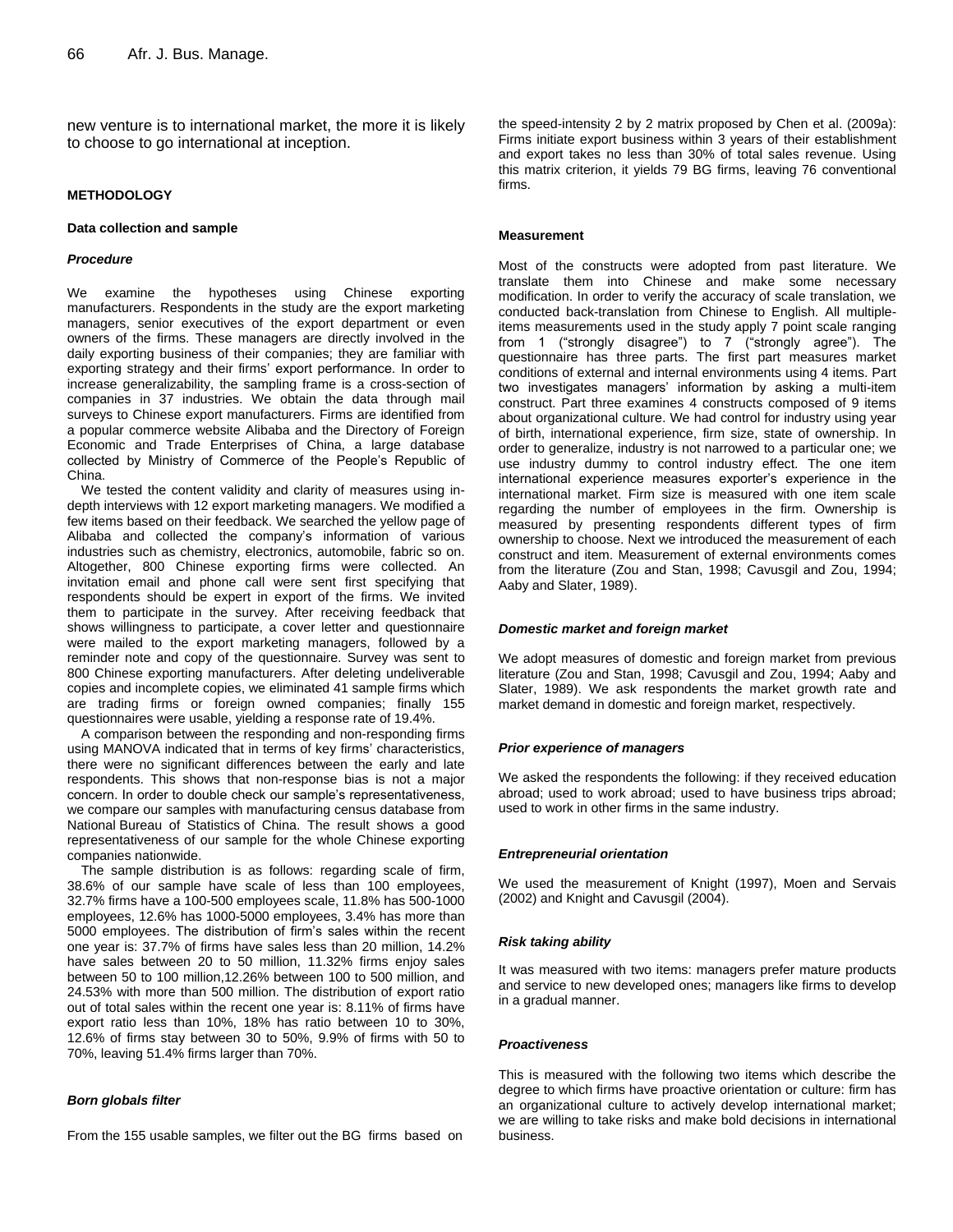**Table 1.** Pearson's correlation matrix for variables.

| S/N            | Variable                                      |         | $\mathbf{2}$ | 3       |         |         | 6       |         | 8    | 9    | 10   | 11   | $12 \,$ |
|----------------|-----------------------------------------------|---------|--------------|---------|---------|---------|---------|---------|------|------|------|------|---------|
|                | Foreign market demand                         |         |              |         |         |         |         |         |      |      |      |      |         |
| 2              | Foreign market growth rate                    | 0.21    | 1            |         |         |         |         |         |      |      |      |      |         |
| 3              | Domestic market demand                        | 0.18    | 0.11         |         |         |         |         |         |      |      |      |      |         |
| $\overline{4}$ | Domestic market growth rate                   | 0.08    | $-0.14$      | $-0.14$ |         |         |         |         |      |      |      |      |         |
| 5              | Education managers received abroad            | $-0.04$ | $-0.01$      | 0.04    | 0.0009  |         |         |         |      |      |      |      |         |
| 6              | Managers' working experience abroad           | 0.07    | $-0.08$      | $-0.04$ | 0.0065  | 0.04    |         |         |      |      |      |      |         |
|                | Managers' business trips abroad               | 0.16    | 0.05         | $-0.09$ | 0.03    | $-0.16$ | $-0.02$ |         |      |      |      |      |         |
| 8              | Managers' working experience in same industry | 0.08    | 0.18         | 0.03    | 0.10    | $-0.21$ | $-0.27$ | $-0.44$ |      |      |      |      |         |
| 9              | Risk taking ability                           | 0.07    | 0.07         | 0.12    | 0.02    | $-0.08$ | $-0.01$ | 0.12    | 0.09 |      |      |      |         |
| 10             | <b>Proactiveness</b>                          | 0.04    | 0.21         | 0.05    | 0.12    | $-0.01$ | $-0.02$ | 0.09    | 0.11 | 0.30 | и    |      |         |
| 11             | International vision                          | 0.17    | 0.20         | 0.10    | 0.03    | $-0.06$ | $-0.11$ | 0.12    | 0.16 | 0.29 | 0.66 |      |         |
| 12             | Commitment                                    | 0.16    | 0.20         | 0.02    | $-0.07$ | $-0.02$ | 0.11    | 0.01    | 0.11 | 0.28 | 0.59 | 0.47 |         |

#### *International vision*

We measure this construct using three items: we see the world as our firms' marketplace; it is firms' mission to exploit international market; conduciveness of our firm's culture for actively exploring opportunities abroad.

#### *Commitment*

We ask respondents how they agree on the following statement: we commit sufficient financial resource into international market; we commit sufficient human resources into international market.

#### **REGRESSION ANALYSIS**

#### **Validity and reliability**

Reliabilities for multiple itemed scales are presented in Table 2. The estimated reliabilities for the constructs were high, all surpassing 0.72. We present construct means, standard deviations, and correlations in Table 1. We apply fullinformation maximum-likelihood techniques in LISREL 8.8 (Jöreskog and Sörbom 2006) to assess model fit, factor loadings, measurement errors and correlations of and between each construct. The overall minimum fit function chisquare for this model is 40.71 (P=0.0061). The comparative fit index (CFI) and the incremental fit index (IFI) is 0.99 and 0.98, the non-normed fit index (NNFI) is 0.97. The root mean square error of approximation (RMSEA) is 0.073, implying a satisfactory fit of the model. For convergence validity, factor loadings and measurement errors are in acceptable ranges which provide evidence of convergent validity. For discriminant validity among the constructs, based on Fornell and Larcker (1981), every pair of latent factors passes this test, hence shows good discriminant validity.

#### **Model setup**

We propose a regression model to examine the main questions of this paper. A binary logit model was used because the dependent variable, status of the Chinese firms, born global or conventional global, is dichotomously defined; the dependent variable takes on the value 1 if firms are born globals, and 0 if firms are conventional globals.

For the independent variable, since the inquiry probes into what factors drive firms to be born global, we explore three groups of underlying mechanism, external factors including domestic and foreign market as the first group, managers and organizational culture or orientation as the second group of drivers. We also control for firms' demographic information.

Hence, the proposed model is specified as:

 $\alpha + \beta_5 MGR_{1i} + \beta_6 MGR_{2i} + \beta_7 MGR_{3i} + \beta_8 MGR_{4i} \ + \beta_9 RISK_i + \beta_{10} PRAT_i + \beta_{11} VISION_i + \beta_{12} CMTT_i + \varepsilon$  $\begin{aligned} &+\beta_1 HSTDEM_i + \beta_2 HSTGRH_i + \beta_3 HMEDEM \ &+\beta_3 MGR_{1i} + \beta_6 MGR_{2i} + \beta_7 MGR_{3i} + \beta_8 MGR_{4i} \end{aligned}$  $P(BG)_i = \alpha + \beta_1 HSTDEM_i + \beta_2 HSTGRH_i + \beta_3 HMEDEM_i + \beta_4 HMEGRH_i$ this test, hence shows good di<br>  $\eta_1$  HSTDEM, +  $\beta_2$  HSTGRH, +  $\beta_3$  HMEL<br>  $\eta_5$  MGR<sub>1</sub>, +  $\beta_6$  MGR<sub>2i</sub> +  $\beta_7$  MGR<sub>3i</sub> +  $\beta_8$  Me<br>  $\eta_5$  RISK, +  $\beta_{10}$  PRAT, +  $\beta_{11}$  VISION, +  $\beta_{12}$  $\begin{aligned} P(BG)_i = \alpha + \beta_1 HSTDEM_i + \beta_2 HSTGRH_i + \beta_3 HMEDEM_i + \beta_4\ + \beta_5 MGR_{1i} + \beta_6 MGR_{2i} + \beta_7 MGR_{3i} + \beta_8 MGR_{4i} \end{aligned}$  $(BG)$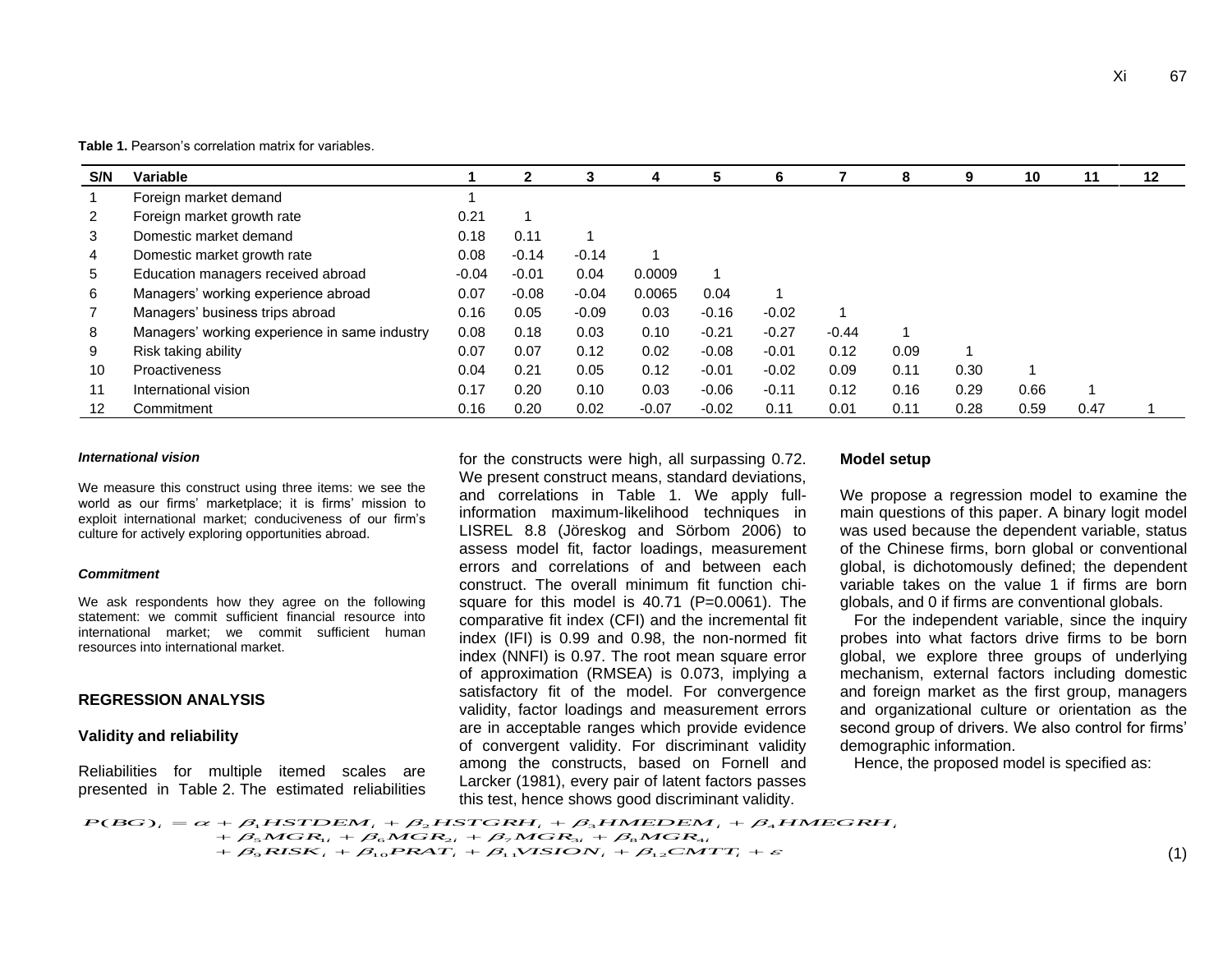**Table 2.** Measurement of constructs, factor loadings and reliability.

| <b>Scales</b>                       | <b>Measurement</b>                                                              | <b>Factor loadings</b> | <b>Cronbach Alpha</b> |  |
|-------------------------------------|---------------------------------------------------------------------------------|------------------------|-----------------------|--|
| <b>Entrepreneurship orientation</b> |                                                                                 |                        |                       |  |
|                                     | Managers prefer mature products and service to new developed ones               | 0.67                   |                       |  |
| Risk taking ability                 | Managers like firms to develop in a gradual manner.                             | 0.83                   | 0.73                  |  |
| Proactiveness                       | Firm has an organizational culture to actively develop international market     | 0.87                   | 0.72                  |  |
|                                     | We are willing to take risks and make bold decisions in international business. | 0.66                   |                       |  |
| <b>Globalization orientation</b>    |                                                                                 |                        |                       |  |
|                                     | We see the world as our firms' marketplace                                      | 0.76                   |                       |  |
| International vision                | It's firms' mission to exploit international market                             | 0.82                   | 0.84                  |  |
|                                     | Conduciveness of our firm's culture for actively exploring opportunities abroad | 0.81                   |                       |  |
| Commitment                          | We commit sufficient financial resource into international market               | 0.82                   |                       |  |
|                                     | We commit sufficient human resources into international market                  | 0.88                   | 0.84                  |  |

Where  $\,i\,$  indexes for firm i , the four variables in the first row are external market environment; they are presented by host market demand (HSTDEM), host market growth(HSTGRH), home market demand (HMEDEM) and home market growth(HMEGRH). Four MGR variables (MGR1 to MGR4) in the second row relate to managers' prior international experience: they are foreign education, foreign working experience, business trips abroad, and work experience in the same industry. Organizational variables are represented by ability to take on risk (RISK), firms' proactiveness (PRAT) (RISK and PRAT constitute entrepreneurship orientation concept), international vision (VISION) and commitment to foreign market (CMTT) (VISION and CMTT constitute the globalization orientation concept). Β constitutes the globalization orientation conception, take on risk, business trip abroad impact on the formation of born global firms.

According to previous literature, since on the right hand side, each row of variables is unit of firm, manager, organization, therefore we apply multi-level data analysis (Cohen and Cohen, 1983; Kuivalainen et al., 2007) to examine the antecedents of the formation of Chinese born global firms. The stepwise method of multi-level analysis helps to enhance the prediction power of the model.

#### **Estimation results**

The parameter estimates for the model appear in Table 3. As more variables are put into the regression, there is an improvement of model fit. The first groups of variables are external driving components. H1 predicted that faster foreign market growth and larger foreign market demand increased probability for firms to become born global firms. Results show no impact of foreign market growth, and show a moderate influence of foreign market demand  $(\beta$  (sult, p<0.1). Therefore H1 is partially supportive. H2 is similar

to H1: strong support for domestic market increase rate is found ( $\beta$  (s fo, p<0.01). This shows that the faster the domestic market increases, the more firms will have benign business conditions and more opportunities in home market. This decreases firms' tendency to seek overseas market chance, hence prohibit an accelerated internationalization. This finding is consistent with the statement in IO theory, that external market environments largely determine the structure and strategic choice of firms. The findings show that it is the domestic and foreign markets that foster and guide the Chinese firms to choose or not choose fast globalization at early stage. This has become a pioneer in global market. On one hand, fascinating foreign demand attracts Chinese firms to open up new opportunities; on the other hand, stagnated growth in home market disappoints firms, and indirectly forces them to seek market opportunities abroad. The push and pull together builds external driving forces that make firms to change from conventional firms to born globals.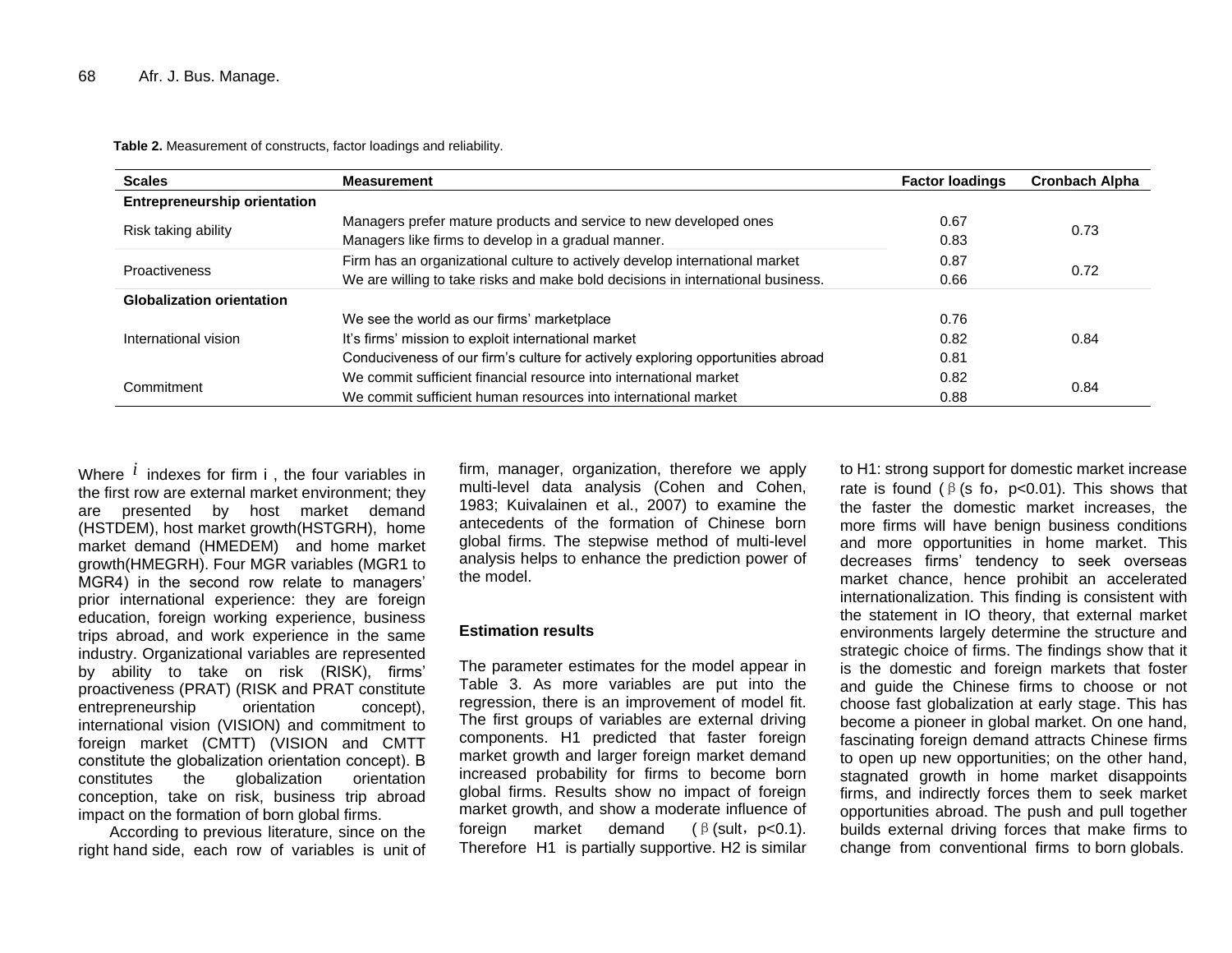**Table 3.** Regression coefficient estimates.

| Dependent variable (born global or<br>conventional global) | 1          | $\mathbf{2}$ | 3          | 4         | 5         | 6          |
|------------------------------------------------------------|------------|--------------|------------|-----------|-----------|------------|
| Intercept                                                  | $-0.16$    | 1.26         | 0.83       | $-0.13$   | 0.67      | 1.29       |
|                                                            |            |              |            |           |           |            |
| <b>External drivers</b>                                    |            |              |            |           |           |            |
| Foreign market growth rate                                 | $-0.11$    |              | $-0.17$    |           |           | $-0.35$    |
| Foreign market demand                                      | $0.21*$    |              | $0.27*$    |           |           | $0.22*$    |
| Domestic market growth rate                                |            | $-0.25**$    | $-0.29***$ |           |           | $-0.32***$ |
| Domestic market demand                                     |            | $-0.02$      | $-0.04$    |           |           | 0.04       |
| <b>Internal drivers</b>                                    |            |              |            |           |           |            |
| <b>Manager</b>                                             |            |              |            |           |           |            |
| Education received abroad                                  |            |              |            | $-0.24$   |           | 0.06       |
| Working experience abroad                                  |            |              |            | 0.71      |           | 0.48       |
| Business trips abroad                                      |            |              |            | $0.92*$   |           | $1.17*$    |
| Working experience in same industry                        |            |              |            | $0.79*$   |           | $1.06**$   |
| Organization culture and orientation                       |            |              |            |           |           |            |
| Risk taking ability                                        |            |              |            |           | $-0.20$   | $-0.37$    |
| Proactiveness                                              |            |              |            |           | $-0.46$   | $-0.10$    |
| Commitment                                                 |            |              |            |           | $0.53*$   | $0.61*$    |
| International vision                                       |            |              |            |           | 0.22      | 0.01       |
| <b>Control</b>                                             |            |              |            |           |           |            |
| Time of birth                                              | $-0.05**$  | $-0.05**$    | $-0.05**$  | $-0.05**$ | $-0.05**$ | $-0.06**$  |
| <b>Size</b>                                                | $-0.0001$  | $-0.0001$    | $-0.0001$  | $-0.0001$ | $-0.0001$ | $-0.00005$ |
| Industry                                                   | $-0.01***$ | $-0.01**$    | $-0.01***$ | $-0.01$   | $-0.01*$  | $-0.01*$   |
| Experience                                                 | $0.37***$  | $0.35***$    | $0.38**$   | $0.30**$  | $0.33**$  | $0.32*$    |
| Ownership                                                  | $-0.20**$  | $-0.14*$     | $-0.15$    | $-0.15$   | $-0.18*$  | $-0.10$    |
| Log-likelihood (LL)                                        | $-94.01$   | $-91.24$     | $-88.89$   | $-82.65$  | $-90.15$  | $-71.21$   |

P value appears in bracket. \*\*\*, \*\*, \* Statistically significance at 0.01 0.05, 0.10 respectively.

H1 and H2 are therefore partially supported. For the second group of influencing components, the internal drivers were manager and organizational culture/ orientation. Examination of managers' prior experience demonstrates no significant effect of prior foreign education received ( $\beta$  (igni, p>0.1) and work experience abroad ( $\beta$  (broa, p>0.1); so H3 and H4 are not supported. As can been observed, comparatively, business trips abroad ( $\beta$  (1.17, p < 0.1) and work experience in the same industry ( $\beta$  (rkin, p<0.05) play a more important role in predicting firms to go abroad early and intensively. H5 and H6 are supported, accordingly.

For H5, it provides evidence that if managers are more exposed to foreign business environment by attending business conference, trainings etc., they tend to learn more about frontier trend of foreign market, strong demand of foreign customers, and also build up more international network and know rich source of business partners. These produce strong pull strength to drive firms abroad; it dramatically shortens preparation time span and drive Chinese firms to accelerate their speed to enter foreign market. For H6, finding demonstrates a key role played by managers' past work experience in same industry (βn1.06, p<0.05). Therefore H6 is supported. This result suggests that managers' previous work experience in other companies in the same industry endows them with better knowledge of the market. The managers may take advantage of past know-hows and the perceived risk is largely decreased as well. Meanwhile, rich network relationship obtained through prior work experience in the industry reduces barrier for firms to enter global market, which subsequently accelerates firms' internationalization process.

Although a number of past literature have proved the significant role played by foreign education and foreign work experience (Athanassiou and Nigh, 2002; Kundu and Katz, 2003), our study, on the other hand, did not find this effect (H3, H4). Nowadays in China, different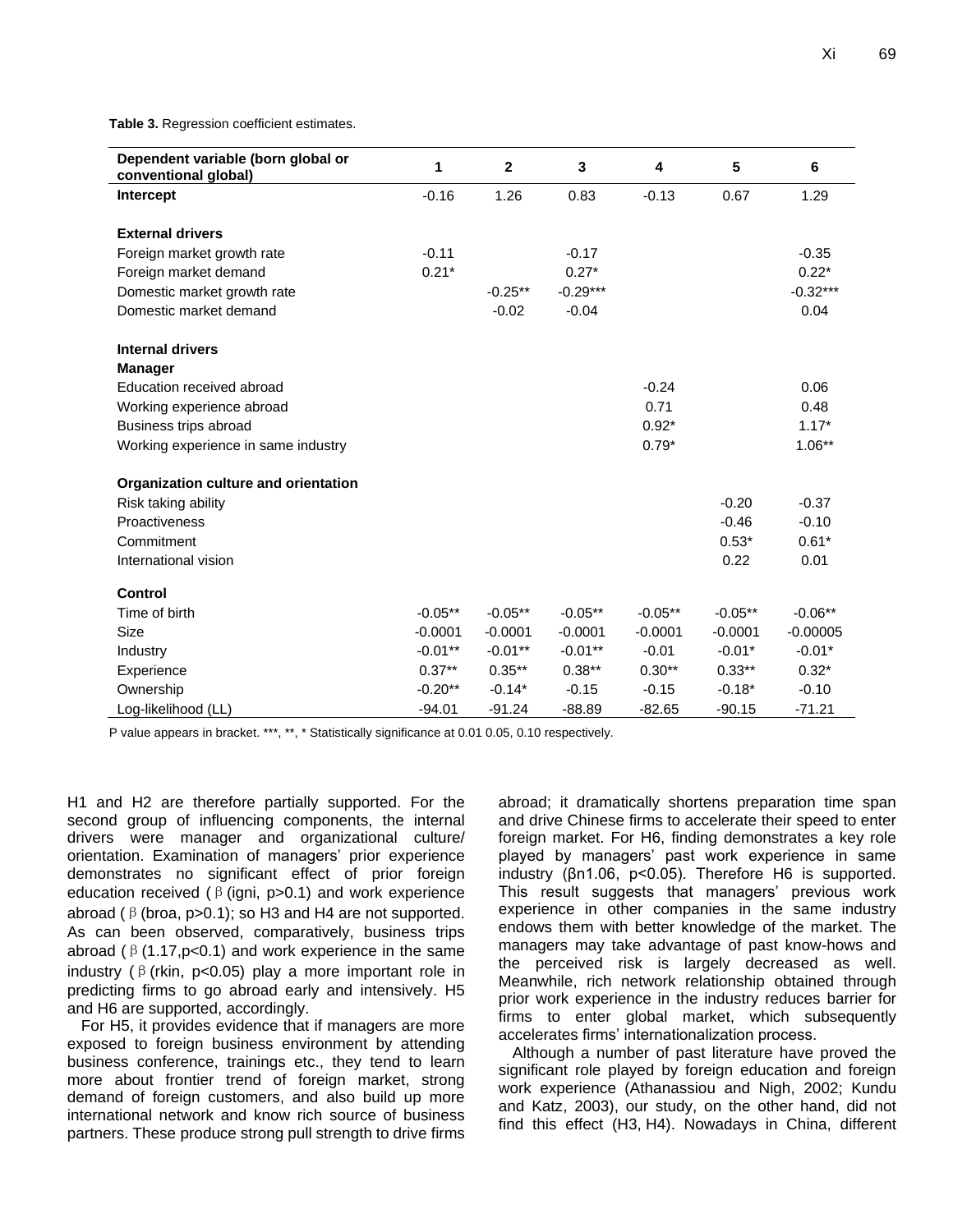|  |  |  |  | Table 4. Summary of hypothesis. |
|--|--|--|--|---------------------------------|
|--|--|--|--|---------------------------------|

| S/N | <b>Hypothesis</b>                                                                                                                                      | <b>Empirical results</b>                                                           | <b>Support or not</b> |
|-----|--------------------------------------------------------------------------------------------------------------------------------------------------------|------------------------------------------------------------------------------------|-----------------------|
| 1   | The larger the demand and the higher the growth rate of foreign<br>market, a new venture is more likely to choose to go international<br>at inception  | The larger foreign demand<br>is, firms are more likely to be<br>BG                 | Partially support     |
| 2   | The smaller the demand and the lower the growth rate of<br>domestic market, a new venture is more likely to choose to go<br>international at inception | The smaller the domestic<br>market growth rate, firms are<br>more likely to be BG. | Partially support     |
| 3   | The more overseas education managers receive, a new venture<br>is more likely to choose to go international at inception                               | Not significant                                                                    | Not supported         |
| 4   | The more overseas working experience managers have, a new<br>venture is more likely to choose to go international at inception                         | Not significant                                                                    | Not supported         |
| 5   | The more overseas business trips managers take, a new venture<br>is more likely to choose to go international at inception                             | Consistent with hypothesis                                                         | Supported             |
| 6   | The more working experience in the same industry managers<br>have, a new venture is more likely to choose to go international at<br>inception          | Consistent with hypothesis                                                         | Supported             |
| 7   | The more risk taking a new venture is, it is more likely to choose<br>to go international at inception                                                 | Not significant                                                                    | Not supported         |
| 8   | The more proactive a new venture is, it is more likely to choose to<br>go international at inception                                                   | Not significant                                                                    | Not supported         |
| 9   | The stronger the international vision, a new venture is more likely<br>to choose to go international at inception                                      | Not significant                                                                    | Not supported         |
| 10  | The more committed a new venture is to international market, it is<br>more likely to choose to go international at inception                           | Consistent with hypothesis                                                         | Supported             |

from western countries in the literature where it is very common for people to pursue educational degrees abroad, most entrepreneurs in China are born and raised in their home country; people who receive education abroad and even have worked abroad are still very few. Rather, in current China's reality, the most influential factor that pushes managers to have international vision is business trips and prior work experience in the industry (H5, H6). For organizational culture and orientation level of internal driving forces, H7, H8 and H9 predicted the role of risk taking, proactiveness and international vision in born globals' formation. As shown in the results, the three coefficients are insignificant, suggesting no influence on firms' fast internationalization. Hence, H7, H8 and H9 were not supported. It may be because there is no large difference between Chinese firms in their level of organizational culture or orientation. The decision for firms to take a quick globalization approach is more driven by external market environment and managers' characteristics. In H10, we anticipated that the more committed a firm is to global market, the more it is likely to become a born global. The test for H10 shows a significant result (β(e te, p<0.05), indicating commitment is a driver that presses firms to seek opportunities beyond their boundary at early stage. H10 is supported. This finding is consistent with results presented by Western scholars, which show that if a firm plans to employ a fast internationalization approach, it

needs to have sufficient financial resources and human capital involved in overseas boundary. Table 4 summarizes the hypothesis testing results in the paper.

# **DISCUSSION**

There has been a growing body of literature investigating the phenomenon of born global firms; however, there has been lack of research on the underlying mechanism why Chinese born globals seek fast internationalization using an integrated framework. To fill this gap, we targeted Chinese firms, applied an external-internal-drivers research framework to examine their driving forces, and to understand why they adopt accelerated manner. To the best of our knowledge, our study is the first attempt to empirically test the driving forces of born global firms under China context using a survey method. The study adds value to the previous research by first raising an integrated conceptual framework. We adopt three groups of drivers to examine the mechanism, namely external environment (domestic market and foreign market), managers' characteristics, and organizational culture/orientation. Our investigation also extends previous work by introducing a 'speed-intensity' 2 by 2 matrix to classify firms into either born global firms or conventional firms. We demonstrate that, both external and internal market environments have an impact on the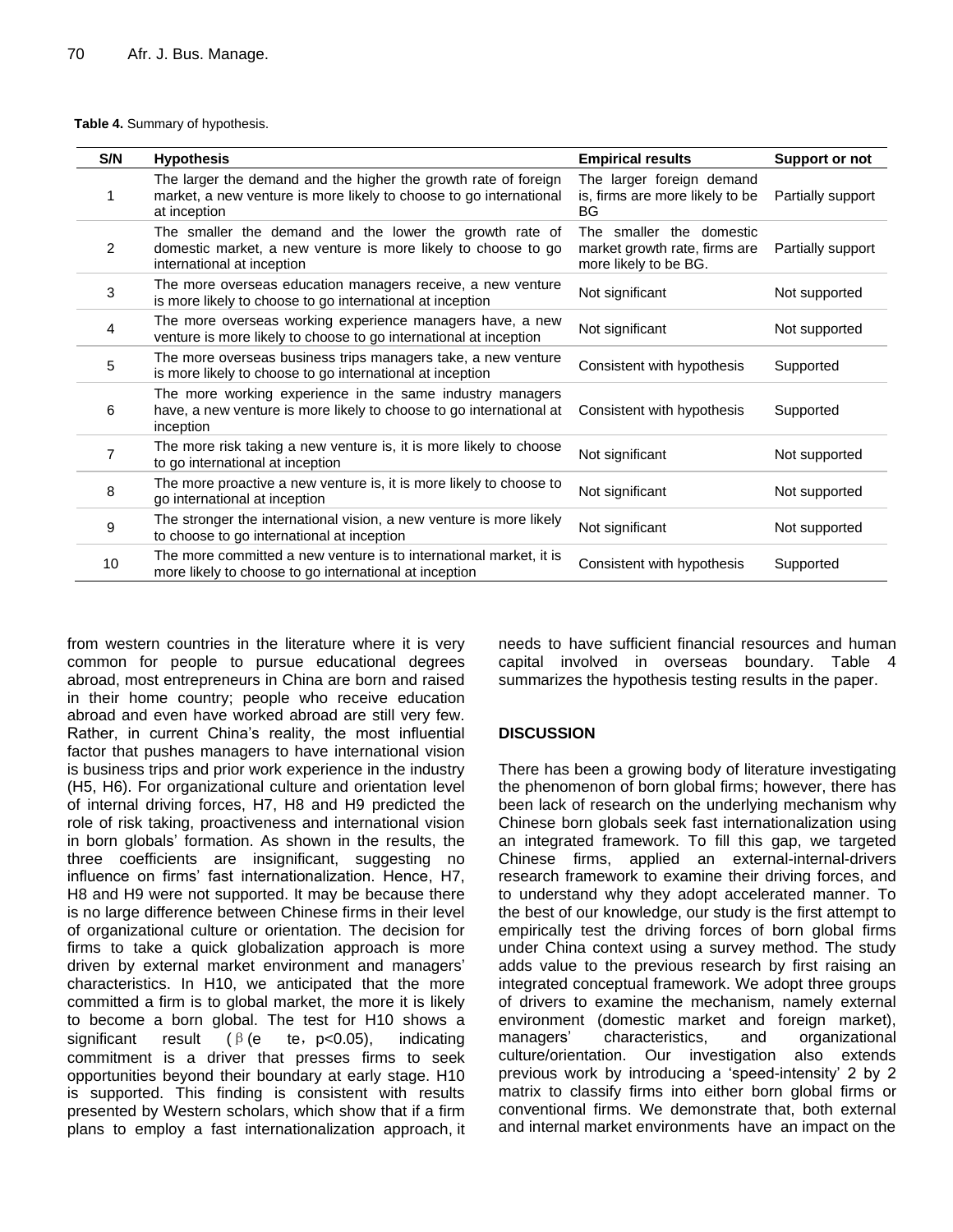formation of born global firms. As external conditions, expanding overseas' demand and stagnated domestic market growth push for an early internationalization to seek more possibilities. As internal conditions, more business trips expose managers to global mindset; work experience in same industry prepares managers with rich business network and knowledge about the market, which in turn push their entry into foreign market. Meanwhile, the more committed firms are the more tendencies for them to become born global because foreign competition always requires abundant financial support and a well-trained team.

This study has important theoretical and managerial implications. From theoretical perspective, our study is the first to examine the driving forces of born global firms with a systematic framework. Our findings advanced the understanding of born global phenomenon by targeting the emerging developing economy-China. From managerial standpoint, the study found the direction and magnitude of the impact of each driving force on born global formation, identified factors that mostly press firms to step into foreign boundary right after birth in the context of Chinese market environment. This adds value to the management of Chinese firms. For example, results show business trips of managers abroad play a major role; this suggests that when managers of a firm do have overseas' experience or receive education abroad, their understanding of foreign market will be enhanced . By attending more global expo or conferences, they will learn more about the socio-culture, economics difference between China and target foreign country, and understand keen interest and tastes of foreign customers. To sum up the four hypotheses on managers, the results demonstrate that firms either possess a born prior experience/knowledge (exante) before their establishment like experience in same industry, or they should accumulate richer and richer knowledge after their birth (ex post) like participating more in international conferences or expos. The entire prior or post knowledge is a learning process. It happens either before or after birth. If firms find they own abundant prior experience, they can aggressively march to outside world, accelerate the pace of internationalization; if firms lack prior experience, they can learn while doing the new business, expose themselves more frequently to international occasions to know more about overseas market, or recruit employees with rich international experience. With respect to organizational culture/orientation, results indicate that if firms plan to take a fast internationalization approach, they need to invest more financial and human resources into global market to guarantee the success of fast internationalization.

## **Conclusion**

| According | the | traditional | viewpoint |  |
|-----------|-----|-------------|-----------|--|
|-----------|-----|-------------|-----------|--|

internationalization described in the Uppsala internationalization model, firms have the competence to go global, survive and even thrive only after accumulating market experience in domestic market. However, in contrast to this incremental internationalization process, the recent 20 to 30 years witness the rise of a new class of start-ups that span international borders right at birth. These breeds of start-ups are called born global firms, international new ventures or born internationals. The Chinese market has also witnessed the emergence and booming of born global firms. The current study answered the question that what factors drive firms to choose fast internationalization process and therefore give rise to the birth of the new breed born global firms. This study specifically identified external market level factors, organizational level factors and managers' traits level factors underlying the internationalization of Chinese born globals from inception. At the market condition level, the study found that stronger host country customer demand together with the stagnated domestic market growth mutually lead to the formation of born global firms. The resource-based perspective states that firms' foundational resources are particularly important in business environments because they offer a stable basic for strategy development. Knowledge possessed by Chinese born globals turns to be a key resource. At the management team level, the research revealed that managers in Chinese born globals can gain ex post experience by attending more international conferences, taking more international business trips, and having founder or high level managers with relevant industry experience. This leads to the occurrence of born global firms. At the organizational level, the findings imply that international entrepreneurial commitment is especially important to these firms and drive them to go international. The more committed the Chinese born globals are, the more likely they are to become born global firms. The above findings not only help us better understand new traits of these new emerging firms, but also provide significant managerial guidelines as what factors to improve in order to foster firms to internationalize early, and how to provide necessary support in different ways to help them step up into international market place and achieve superior performance.

## **CONFLICT OF INTERESTS**

The author has not declared any conflict of interest.

#### **REFERENCES**

Aaby NE, Slater SF (1989). Management Influences on Export Performance: A Review of the Empirical Literature 1978-1988. International Marketing Review 6(4):7-26.

Andersson S, Wictor I (2003). Innovative Internationalisation in New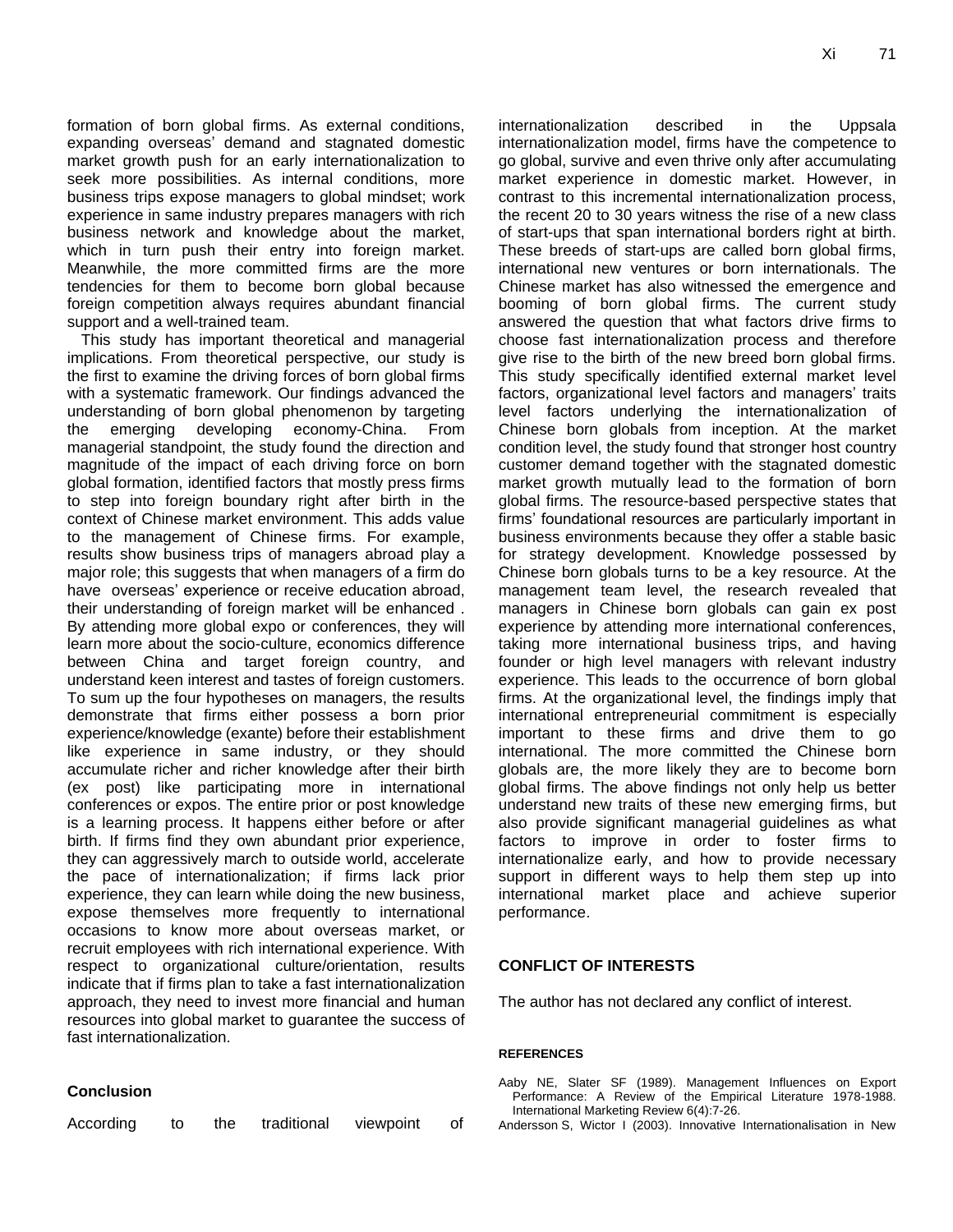- Firms: Born Globals the Swedish Case. Journal of International Entrepreneurship 1(3):249-276.
- Athanassiou N, Nigh D (2002). The Impact of the Top Management Team's International Business Experience on the Firm's Internationalization: Social Networks at Work. Management International Review 42(2):57-181.
- Autio E, Sapienza H, Almeida J (2000). Effects of age at entry, Knowledge Intensity and Imitability on International Growth. Academy of Management Journal 43(5):909-924.
- Aziz A, Hameed SNA (2019). The contributing factors of SMEs' export performance-A mediating role of export market orientation. Journal of Management and Training for Industries 6(1):17-52.
- Bell J, McNaughton R, Young S (2001). 'Born-again global' firms: an extension to the 'born global' phenomenon. Journal of International Management 7(3):173-189.
- Bloodgood JM, Sapienza HJ, Almeida JG (1996). The Internationalization of New High-Potential U.S. Ventures: Antecedents and Outcomes. Entrepreneurship Theory and Practice 20(4):61-76.
- Cannone G, Ughetto E (2014). Born globals: a cross-country survey on high-tech start-ups. International Business Review 23(1):272-283.
- Caves RE (1982). Multinational Enterprise and Economic Analysis. Cambridge: Cambridge University Press.
- Cavusgil ST (1980). On the Internationalization Process of Firms. European Research 8(6):273-281.
- Cavusgil ST, Nevin JR (1981). State of the Art in International Marketing: An Assessment. AMA: Chicago.
- Cavusgil ST, Zou S (1994). Marketing Strategy-Performance Relationship: An Investigation of the Empirical Links in Export Market Ventures. Journal of Marketing 58(1):1-21.
- Cavusgil ST, Knight G (2015). The born global firm: an entrepreneurial and capabilities perspective on early and rapid internationalization", Journal of International Business Studies 46(1):3-16.
- Chen X, Hu Z, Zhao P (2009b). Long Term Proactive or Short Term Reactive? A Typology Portrait of Chinese Exporters by Export Motivation. The Proceedings of the 2009 Academy of Marketing Science (AMS) Annual Conference, Baltimore, USA.
- Chen X, Hu Z, Zhao P (2009a). The Traits and Driving Forces of Chinese Born Global Firms, Case Study from Four SME in Zhejiang Province. Xinhua Digest (Original in China Soft Science) 15:128-133.
- Chen X, Hu Z, Sun X, Zhao P (2011). Typology of Chinese Exporter, Strategist, Hesitator, Experimentalist, and the Prospector. Chinese Management Studies 5(3):235-255.
- Chetty KS, Campbell-Hunt C (2004). A Strategic Approach to Internationalisation: A Traditional Versus a "Born-Global" Approach. Journal of International Marketing 12(1):57-81.
- Cohen J, Cohen P (1983). Applied Multiple Regression Correlation Analysis for the Behavioral Sciences (Second Ed.). Hillsdale, NJ: Lawrence Erlbaum Associates.
- Covin J, Slevin D (1989). Strategic Management of Small Firms in Hostile and Benign Environments. Strategic Management Journal 10(1):75-87.
- Covin JG, Wales WJ (2019). Crafting High-Impact Entrepreneurial Orientation Research: Some Suggested Guidelines, SAGE Publications Sage CA, Los Angeles, CA.
- Crick D, Jones MV (2000). "Small High-Technology Firms and International High-Technology Markets. Journal of International Marketing 8(2):63-85.
- Crick D, Spence M (2005). The Internationalisation of ‗High Performing' Uk High-Tech SMEes: A Study of Planned and Unplanned Strategies. International Business Review 14(2):167-185.
- Dess GG, Lumpkin GT, Covin JG (1997). Entrepreneurial Strategy Making and Firm Performance: Tests of Contingency and Configuration Models. Strategic Management Journal 18(9):677-695.
- Falahat M, Knight G, Alon I (2018). Orientations and capabilities of born global firms from emerging markets. International Marketing Review 35(6):936-957.
- Fornell C, Larcker D (1981). Structural Equation Models with Unobservable Variables and Measurement Error. Journal of Marketing Research 18(1):39-50.
- Freeman S, Edwards R, Schroder B (2006). How Smaller Born-Global Firms Use Networks and Alliances to Overcome Constraints to Rapid

Internationalization. Journal of International Marketing 14(3):33-63.

- Freeman S, Hutchings K, Lazaris M, Zyngier S (2010). A model of rapid knowledge development: the smaller born-global firm. International Business Review 19(1):70-84.
- Gabrielsson M (2005). Branding strategies of born globals. Journal of International Entrepreneurship 3(3):199-222.
- Gabrielsson M, Kirpalani V, Dimitratos P, Solberg CA, Zuchella A (2008). Born globals: propositions to help advance the theory. International Business Review 17(4):385-401.
- Gabrielsson M, Gabrielsson P, Dimitratos P (2014). International entrepreneurial culture and growth of international new ventures. Management International Review 54(4):445-471.
- Gerschewski S, Rose EL, Lindsay VJ (2015). Understanding the drivers of international performance for born global firms: an integrated perspective. Journal of World Business 50(3):558-575.
- Hedlund G, Kverneland A (1985). Are strategies for foreign markets changing? The case of Swedish investment in Japan. International Studies of Management and Organization 15(1):41-49.
- Hu Z, Chen X (2007). Traits and Driving Forces of Born Global Firms. China Soft Science Addition 2:112-114.
- Jiang X, Liu H, Fey C, Jiang F (2018). Entrepreneurial orientation, network resource acquisition, and firm performance: a network approach. Journal of Business Research 87:46-57.
- Johanson J, Wiedersheim-Paul F (1975). The internationalization of the firm: Four Swedish cases. Journal of Management Studies 12(3):305- 322.
- Johanson J, Vahlne JE (1977). The internationalization process of the firm—A model of knowledge development and increasing foreign market commitments. Available at: <https://link.springer.com/article/10.1057/palgrave.jibs.8490676>
- Johnson JE (2004). Factors Influencing the Early Internationalization of High Technology Start-Ups: Us and Uk Evidence. Journal of International Entrepreneurship 2(1-2):139-154.
- Jolly VK, Alahuhta M, Jeannet J (1992). Challenging the Incumbents: How High Technology Start-Ups Compete Globally. Journal of Strategic Change 1:71-82.
- Jones MV, Coviello NE (2005). Internationalisation: conceptualising an entrepreneurial process of behaviour in time. Journal of International Business Studies 36(3):284-303.
- Knight G (1997). Emerging Paradigm for International Marketing: The Born Global Firm. PHD thesis: Michigan State University.
- Knight G, Cavusgil ST (1996). The Born Global Firm: A Challenge to Traditional Internationalization Theory. Advances in International Marketing 8:11-26.
- Knight G, Madsen TK, Servais P (2004). An inquiry into born-global firms in Europe and the USA. International Marketing Review 21(6):645-665.
- Knight G, Cavusgil ST (2004). Innovation, Organizational Capabilities, and the Born-Global Firm. Journal of International Business Studies 35(2):124-141.
- Knight G, Liesch PW (2016). Internationalization: from incremental to born global. Journal of World Business 51(1):93-102.
- Kuivalainen O, Sundqvist S, Servais P (2007). Firms' Degree of Born-Globalness. International Entrepreneurial Orientation and Export Performance. Journal of World Business 42(3):253-267.
- Kundu SK, Katz JA (2003). Born- International SMEs: Bi Level Impacts of Resources and Intentions. Small Business Economics 20:25-48.
- Laanti R, Gabrielsson M, Gabrielsson P (2007). The globalization strategies of business-to-business born global firms in the wireless technology industry. Industrial Marketing Management 36(8):1104- 1117.
- Lopez L, Kundu S, Ciravegna L (2009). "Born global or born regional? Evidence from an exploratory study in the Costa Rican industry". Journal of International Business Studies 40(7):1228-1238.
- Lumpkin GT, Dess GG (1996). Clarifying the Entrepreneurial Orientation Construct and Linking It to Performance. Academy of Management Review 21(1):135-172.
- Madsen TK, Servais P (1997). The Internationalization of Born Globals: An Evolutionary Process. International Business Review 6(6):561- 83.
- Madsen TK (2013). Early and rapidly internationalizing ventures: